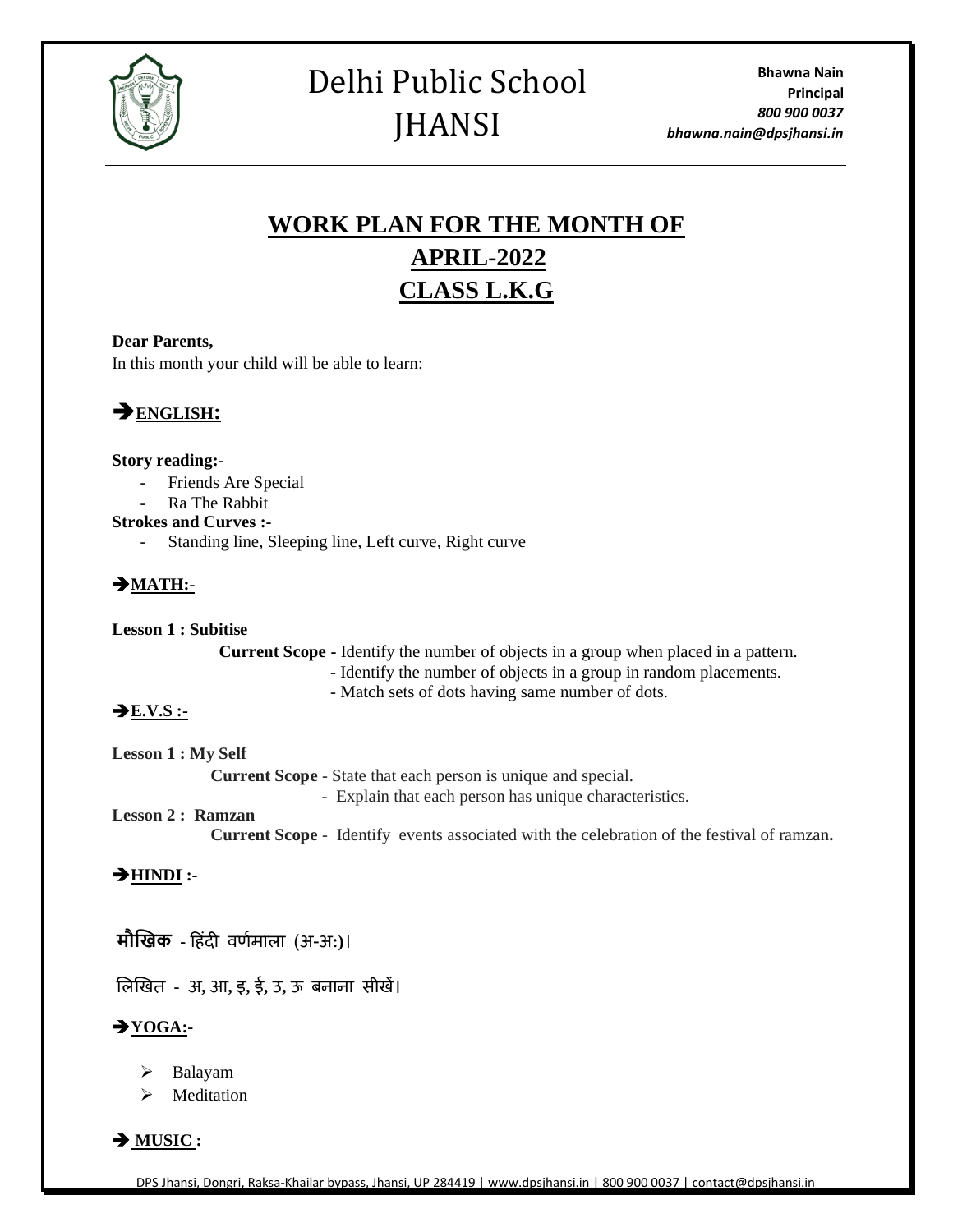

# Delhi Public School **JHANSI**

**Bhawna Nain Principal** *800 900 0037 bhawna.nain@dpsjhansi.in*

#### "**We shall over come**

#### ➔**DANCE**

➢ Dance practice on " Nani Teri Morni Ko".

#### **English/Hindi poem for the month:**

**English Poem**:

#### **"ALPHABET RHYME "**

A B C D E F G, H,I,J,K,L,M,N,O,P, Q, R, S, T, U and V, W, X and Y and Z, Now I know my ABCs, Because it's so easy!

#### **Hindi poem:**

#### **"चिड़िया घर"**

चिड़ियाघर भई चिड़ियघर**,**  इसके अिंदर ै बिंदर**,** 

पानी वाला ब़िा मगर**,** 

बत्ि भालूशेर बब्बर**,** 

बार लसिंगे का य घर**,**

चिड़ियाघर भई चिड़ियाघर ।

#### **DOHA:**

#### **कबीरा खडा बाजार में, माांगेसबकी खैर, ना काहू सेदोस्ती,न काहू सेबैर।**

अर्थ: इस संसार में आकर कबीर अपने जीवन में बस यही चाहते हैं कि सबका भला हो और संसार में यदि किसी से दोस्ती नहीं तो दुश्मनी भी न हो!